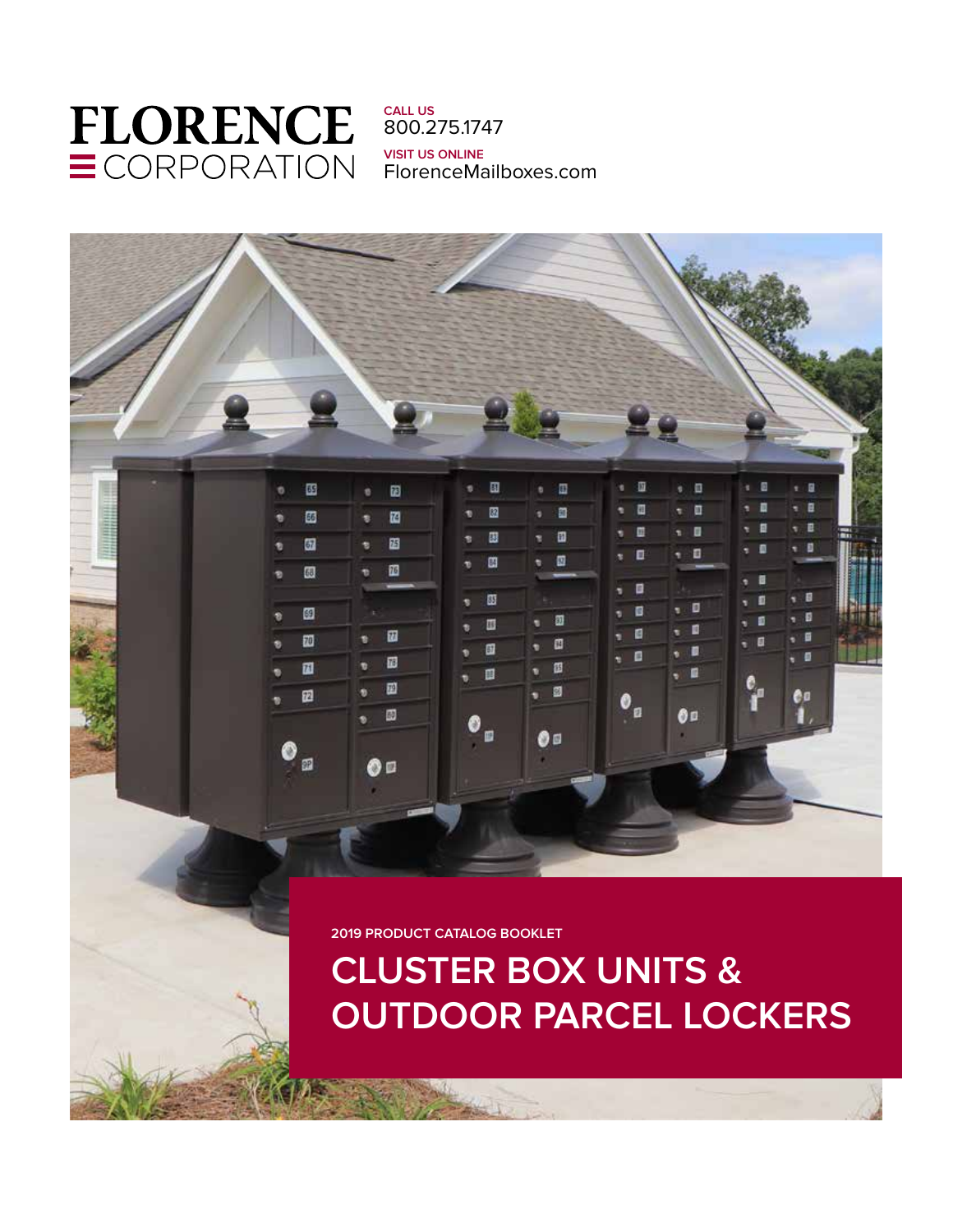## **Cluster Box Units & Outdoor Parcel Lockers**

Cluster Box Unit **CBU - vitalTM**

Cluster Box Accessories CBU - voque<sup>™</sup>

Outdoor Parcel Locker **OPL - valiant™** 







The Florence vital™ 1570 series CBU line is an Officially Licensed CBU product of the US Postal Service for centralized mail delivery.

License #1CDSEQ-08-B-0012



**CBU - vitalTM 1570-16 DB**



**CBU - vogueTM 1570-8T6 V2 DB**



**OPL - valiant™ 1590-T1 DB**

Thoughtful planning ensures CBUs blend nicely into your community, creating a common gathering space for you and your neighbors

Conveniently located in a centralized area of your single or multifamily community

Furnishing residents with secure, cost effective solutions for mail and package delivery

Providing most efficient method of mail and package delivery to your community

Decorative accessories dress up standard units to complement your community's architectural style

Florence Dealers provide turnkey solutions, integrating USPS Approved Cluster Box Units & Outdoor Parcel Lockers into your community

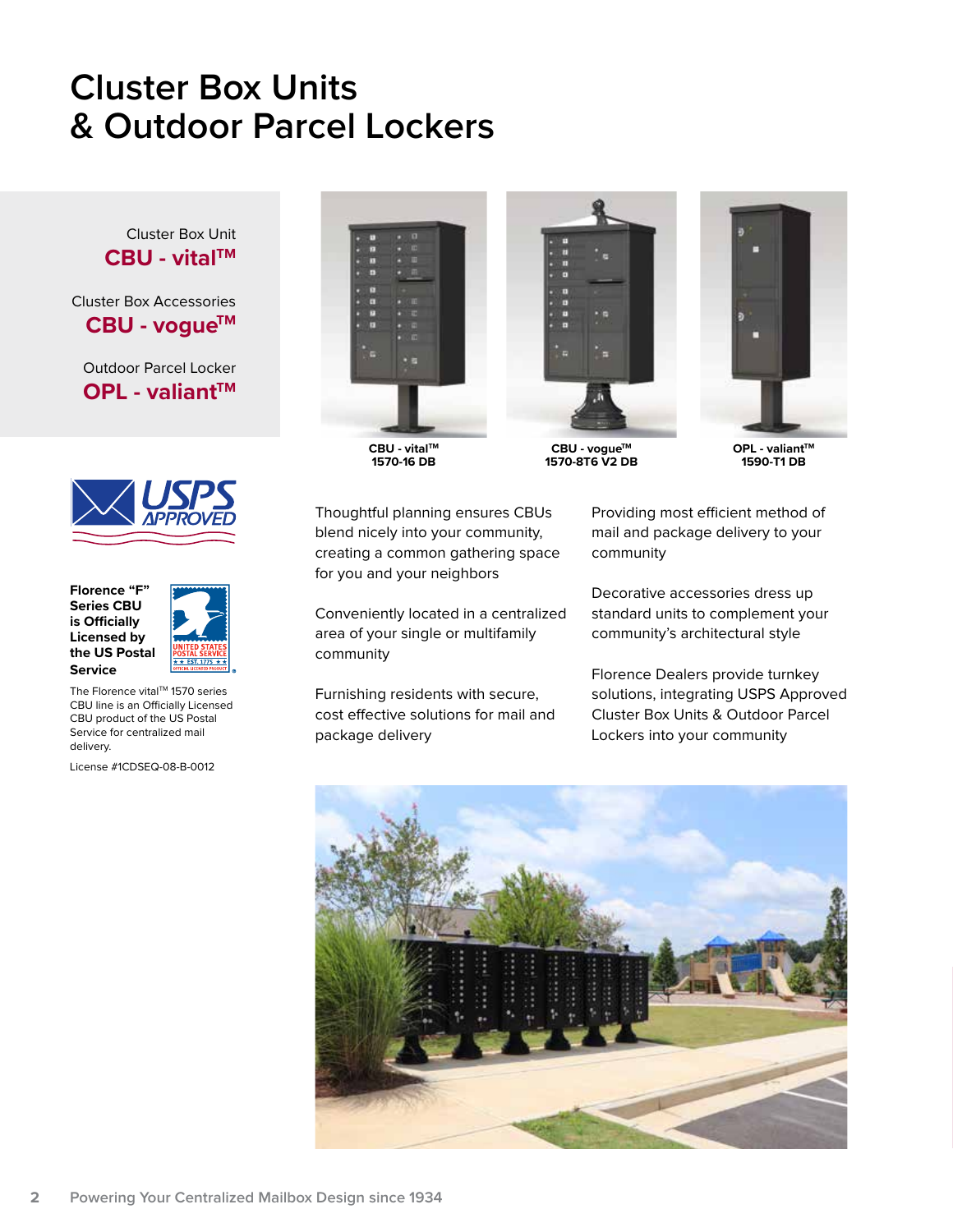**See how proper planning mixed with good design results in beautiful communities.** 

**2 Powering Your Centralized Mailbox Design since 1934 800.275.1747 FlorenceMailboxes.com 3**

 $\mathbb{R}$ 

**Visit www.florencemailboxes.com/case-studies**

D III) m 旧

 $\mathbf{0} =$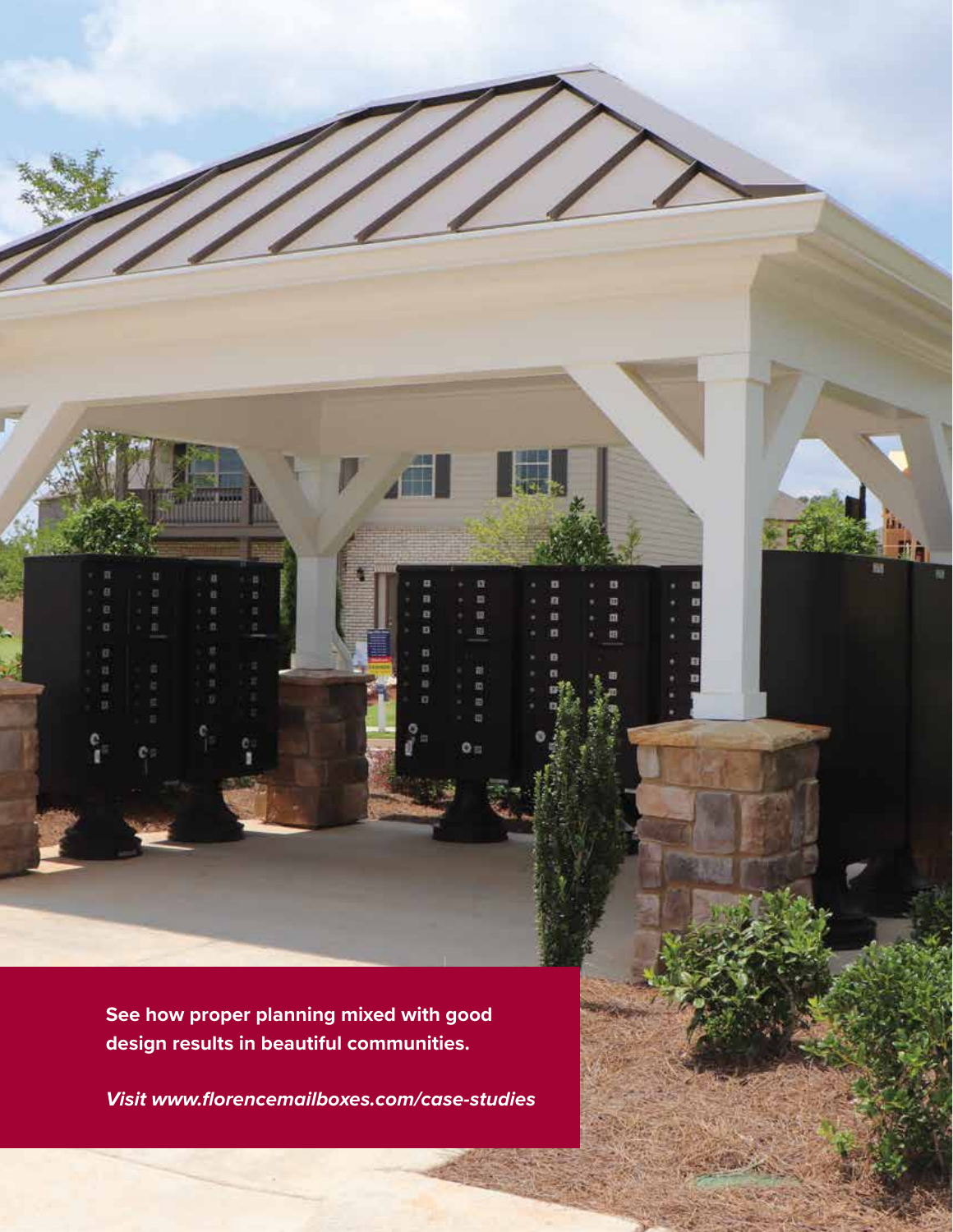## **Cluster Box Units FEATURES & OPTIONS**

#### **CBU STANDARD COMPARTMENT SIZES**

All CBU models are USPS Approved and pre-configured with standard tenant and parcel locker compartment heights which meet specific USPS regulations.

Note: All OPL parcel locker compartments are 19-5/8" H x 12" W







**Parcel Locker Compartment 13-3/8" H x 12" W**



#### **DOOR ID OPTIONS**

**6-1/2" H x 12" W**

൹

 $\circ$ 

**Decals**: All CBUs come standard with silver adhesive decals which are 1-1/2"H x 1-3/4"W. Black lettering can contain up to five characters (alpha and numeric) per decal.

**Engraving**: Custom engraving utilizes the USPS Standard US Block font and is 3/4" tall. All engraving can include up to 12 characters on one or two lines.





#### **COLOR OPTIONS**

All cluster box unit types are available in six different architectural color options; all in a durable, powder coat finish.



**Black (BK) Dark Bronze (DB)**



**Forest Green (FG) Sandstone (SD)**







**Postal Grey\* (PG)**

\*Note: Postal Grey is USPS Approved for replacement only and is not intended for new installations.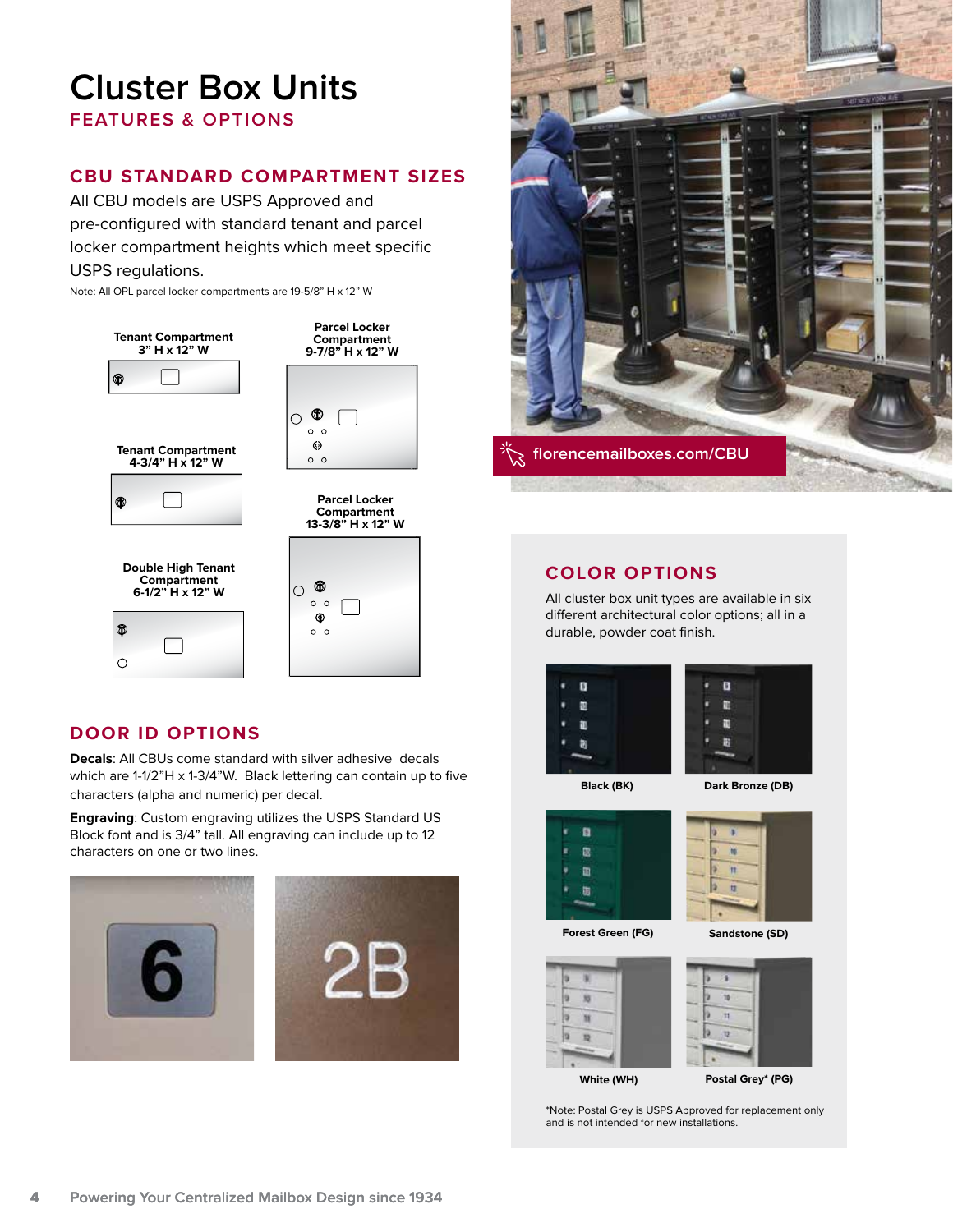#### **Cluster Box Units**

Rugged, weather-resistant powder coat finish in six architectural colors

#### **PRODUCT DESIGN & SECURITY FEATURES**





Interlocking, overlapping seams and tight clearances to prevent prying



Integrated Outgoing Mail Slot with weather protection hood



Convenient solid aluminum integrated outgoing mail collection compartment prepped for USPS Arrow Lock



Stainless steel hold open door catch on each side of master gate



Aluminum comb prevents mail fishing in outgoing mail collection compartment



Heavy duty cam latches through frame for added security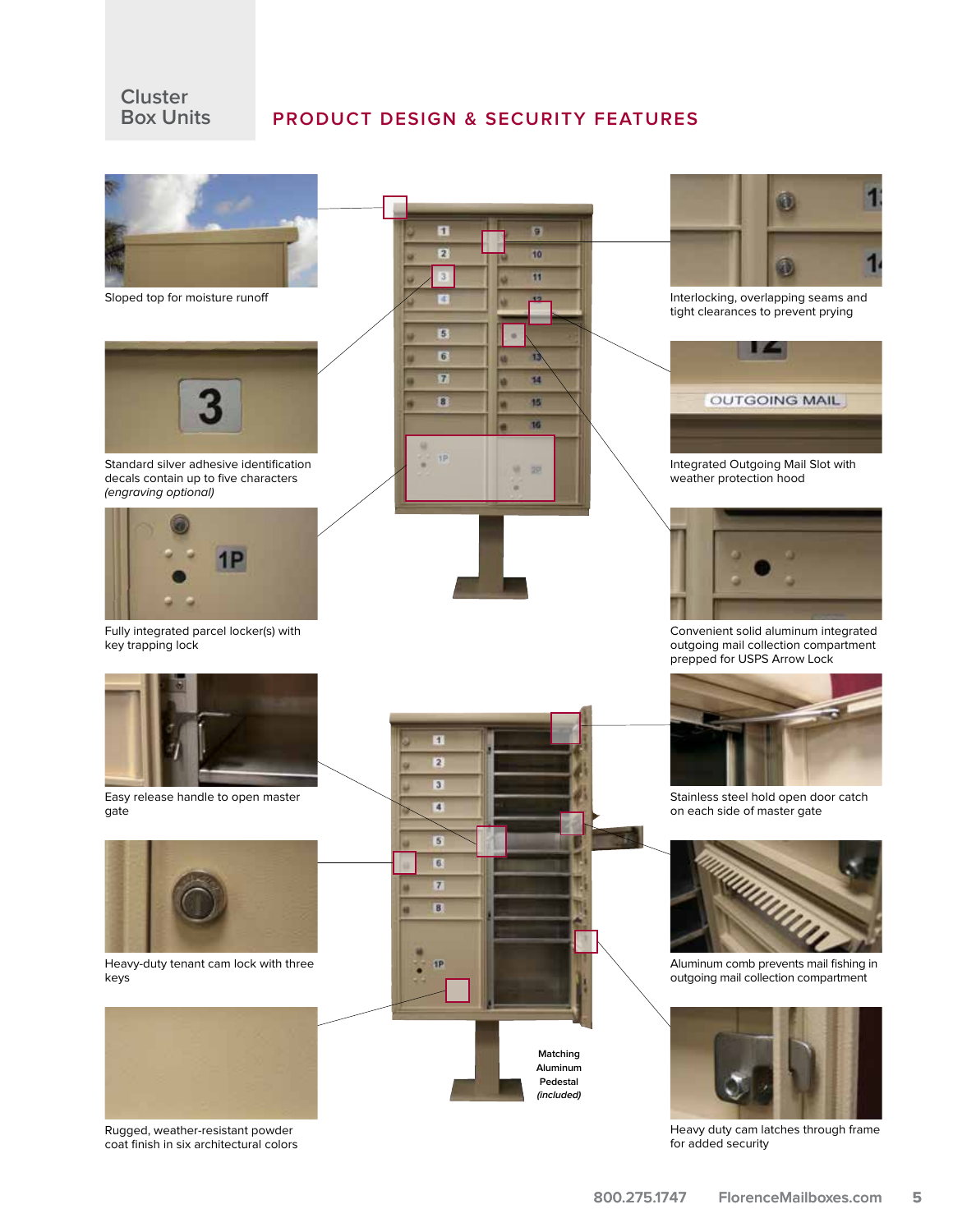## **vitalTM Cluster Box Units**

Pre-configured units include parcel lockers and outgoing mail collection to be used alone or in large groupings. Pedestal included ensures mailboxes and parcel lockers comply with USPS installation regulations. Available in six architectural colors (see page 7).





| <b>MODEL#</b> | <b>CBU TYPE</b>                | <b>INSTALLED</b><br><b>HEIGHT</b> | <b>INSTALLED</b><br><b>WIDTH</b> | <b>INSTALLED</b><br><b>DEPTH</b> | PEDESTAL<br><b>HEIGHT</b> | <b>WEIGHT</b><br>(LBS) | <b>STANDARD TENANT</b><br><b>COMPARTMENT DIMENSIONS</b> | <b>MAILBOX</b><br><b>COMPARTMENTS</b> | <b>PARCEL</b><br><b>LOCKERS</b> |
|---------------|--------------------------------|-----------------------------------|----------------------------------|----------------------------------|---------------------------|------------------------|---------------------------------------------------------|---------------------------------------|---------------------------------|
| 1570-8XX      | vital™ Type I CBU              | 62"                               | $30-1/2"$                        | 18"                              | $28-1/2"$                 | 144                    | $3"H \times 12"W \times 15"D$                           | 8                                     | $\overline{2}$                  |
| 1570-12XX     | vital <sup>™</sup> Type II CBU | 62"                               | $30-1/2"$                        | 18"                              | $28-1/2"$                 | 144                    | $3"H \times 12"W \times 15"D$                           | 12                                    |                                 |
| 1570-16XX     | vital™ Type III CBU            | 62"                               | $30-1/2"$                        | 18"                              | $14 - 1/2"$               | 175                    | 3"H x 12"W x 15"D                                       | 16                                    | 2                               |
| 1570-13XX     | vital™ Type IV CBU             | 62"                               | $30-1/2"$                        | 18"                              | $14 - 1/2"$               | 167                    | 4-3/4"H x 12"W x 15"D                                   | 13                                    |                                 |
| 1570-4T5XX    | vital™ Type V CBU              | 62"                               | $30-1/2"$                        | 18"                              | $28-1/2"$                 | 145                    | 6-1/2"H x 12"W x 15"D                                   | 4                                     | 2                               |
| 1570-8T6XX    | vital™ Type VI CBU             | 62"                               | $30-1/2"$                        | 18"                              | $14 - 1/2"$               | 176                    | $3"H \times 12"W \times 15"D$                           | 8                                     | $\overline{4}$                  |

**Note: Exchange "XX" in Model # above for two-digit color reference: Black=BK Dark Bronze=DB Sandstone=SD Postal Grey=PG White = WH Forest Green = FG**

### valiant<sup>™</sup> Outdoor Parcel Lockers

Industry unique package delivery system with key trapping locks can be used alone or with CBU installation to accomodate USPS-delivered packages in a secure locker.







**Florence "F" Series CBU is Officially Licensed by the US Postal Service**

The Florence vital™ 1570 series CBU line is an Officially Licensed CBU product of the US Postal Service for centralized mail delivery.

License #1CDSEQ-08-B-0012

| <b>MODEL#</b> | <b>OPL TYPE</b>                  | <b>INSTALLED</b><br><b>HEIGHT</b> | <b>INSTALLED</b><br><b>WIDTH</b> | <b>INSTALLED</b><br><b>DEPTH</b> | <b>PEDESTAL</b><br><b>HEIGHT</b> | <b>WEIGHT</b><br>(LBS) | <b>STANDARD TENANT</b><br><b>COMPARTMENT DIMENSIONS</b> | <b>MAILBOX</b><br><b>COMPARTMENTS</b> | <b>PARCEL</b><br><b>LOCKERS</b> |
|---------------|----------------------------------|-----------------------------------|----------------------------------|----------------------------------|----------------------------------|------------------------|---------------------------------------------------------|---------------------------------------|---------------------------------|
| 1590-T1XX     | valiant™ Type I OPL              | 62"                               | 16"                              | 18"                              | $14 - 1/2"$                      | 100                    | 19-5/8"H x 12"W x 15"D                                  |                                       |                                 |
| 1590-T2XX     | valiant <sup>™</sup> Type II OPL | 62"                               | $30-1/2"$                        | 18"                              | $14 - 1/2"$                      | 139                    | 19-5/8"H x 12"W x 15"D                                  |                                       |                                 |

**Note: Exchange "XX" in Model # above for two-digit color reference: Black=BK Dark Bronze=DB Sandstone=SD Postal Grey=PG White = WH Forest Green = FG**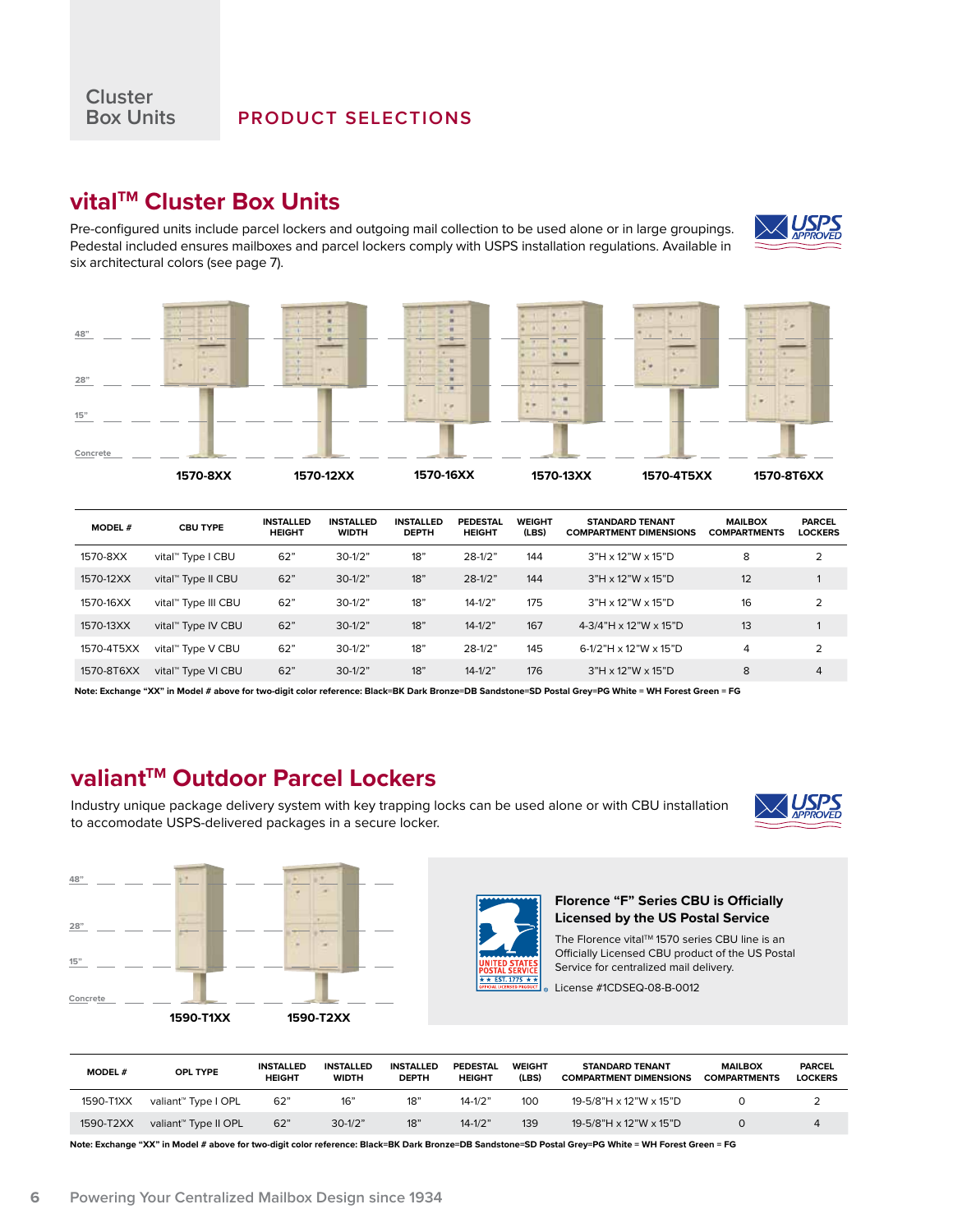#### **PRODUCT SELECTIONS**

## **vogue™ Cluster Box Accessories**

Dress up the basic CBU and OPL with decorative accessories to complement your neighborhood. Color coordinating caps and pedestal covers are offered in two styles.

#### **CLASSIC**

**Cluster** 



| <b>MODEL#</b> | <b>CBU/VOGUE COMBO TYPE</b>    | <b>INSTALLED</b><br><b>HEIGHT</b> | <b>INSTALLED</b><br><b>WIDTH</b> | <b>INSTALLED</b><br><b>DEPTH</b> | <b>WEIGHT</b><br>(LBS) | <b>STANDARD TENANT</b><br><b>COMPARTMENT DIMENSIONS</b> | <b>MAILBOX</b><br><b>COMPARTMENTS</b> | <b>PARCEL</b><br><b>LOCKERS</b> |
|---------------|--------------------------------|-----------------------------------|----------------------------------|----------------------------------|------------------------|---------------------------------------------------------|---------------------------------------|---------------------------------|
| 1570-8VXX     | Classic Type I CBU Combo       | 65-1/8"                           | $33 - 7/8"$                      | $21 - 3/8"$                      | 182                    | $3"H \times 12"W \times 15"D$                           | 8                                     | 2                               |
| 1570-12VXX    | Classic Type II CBU Combo      | $65 - 1/8"$                       | $33 - 7/8"$                      | $21 - 3/8"$                      | 182                    | $3"H \times 12"W \times 15"D$                           | 12                                    | $\mathbf{1}$                    |
| 1570-16VXX    | Classic Type III CBU Combo     | 65-1/8"                           | $33 - 7/8"$                      | $21 - 3/8"$                      | 206                    | $3"H \times 12"W \times 15"D$                           | 16                                    | $\overline{2}$                  |
| 1570-13VXX    | Classic Type IV CBU Combo      | $65 - 1/8"$                       | $33 - 7/8"$                      | $21 - 3/8"$                      | 198                    | 4-3/4"H x 12"W x 15"D                                   | 13                                    | 1                               |
| 1570-4T5VXX   | Classic Type V CBU Combo       | 65-1/8"                           | $33 - 7/8"$                      | $21 - 3/8"$                      | 183                    | 6-1/2"H x 12"W x 15"D                                   | 4                                     | 2                               |
| 1570-8T6VXX   | Classic Type VI CBU Combo      | $65 - 1/8"$                       | $33 - 7/8"$                      | $21 - 3/8"$                      | 207                    | $3"H \times 12"W \times 15"D$                           | 8                                     | 4                               |
| 1590-T1VXX    | Classic Type I OPL Combo       | 65-1/8"                           | 19-5/8"                          | $21 - 3/8"$                      | 124                    | N/A                                                     | $\circ$                               | 2                               |
| 1590-T2VXX    | Classic Type II OPL Combo      | $65-1/8"$                         | $33 - 7/8"$                      | $21 - 3/8"$                      | 182                    | N/A                                                     | $\circ$                               | 4                               |
| 1570-8V2XX    | Traditional Type I CBU Combo   | $71-3/8"$                         | $31 - 5/8"$                      | $18-1/2"$                        | 177                    | 3"H x 12"W x 15"D                                       | 8                                     | $\overline{2}$                  |
| 1570-12V2XX   | Traditional Type II CBU Combo  | $71-3/8"$                         | $31 - 5/8"$                      | $18-1/2"$                        | 177                    | $3"H \times 12"W \times 15"D$                           | 12                                    | $\mathbf{1}$                    |
| 1570-16V2XX   | Traditional Type III CBU Combo | $71-3/8"$                         | $31 - 5/8"$                      | $18-1/2"$                        | 203                    | 3"H x 12"W x 15"D                                       | 16                                    | $\overline{2}$                  |
| 1570-13V2XX   | Traditional Type IV CBU Combo  | 71-3/8"                           | $31 - 5/8"$                      | $18-1/2"$                        | 195                    | 4-3/4"H x 12"W x 15"D                                   | 13                                    | 1                               |
| 1570-4T5V2XX  | Traditional Type V CBU Combo   | $71-3/8"$                         | $31 - 5/8"$                      | $18-1/2"$                        | 178                    | 6-1/2"H x 12"W x 15"D                                   | 4                                     | $\overline{2}$                  |
| 1570-8T6V2XX  | Traditional Type VI CBU Combo  | $71-3/8"$                         | $31 - 5/8"$                      | $18-1/2"$                        | 204                    | $3"H \times 12"W \times 15"D$                           | 8                                     | 4                               |
| 1590-T1V2XX   | Traditional Type I OPL Combo   | $71-3/8"$                         | $17 - 3/8"$                      | $18-1/2"$                        | 119                    | N/A                                                     | $\mathbf 0$                           | 2                               |
| 1590-T2V2XX   | Traditional Type II OPL Combo  | $71-3/8"$                         | $31 - 5/8"$                      | $18-1/2"$                        | 178                    | N/A                                                     | $\circ$                               | 4                               |

**Note: Exchange "XX" in Model # above for two-digit color reference: Black=BK Dark Bronze=DB Sandstone=SD Postal Grey=PG White = WH Forest Green = FG**